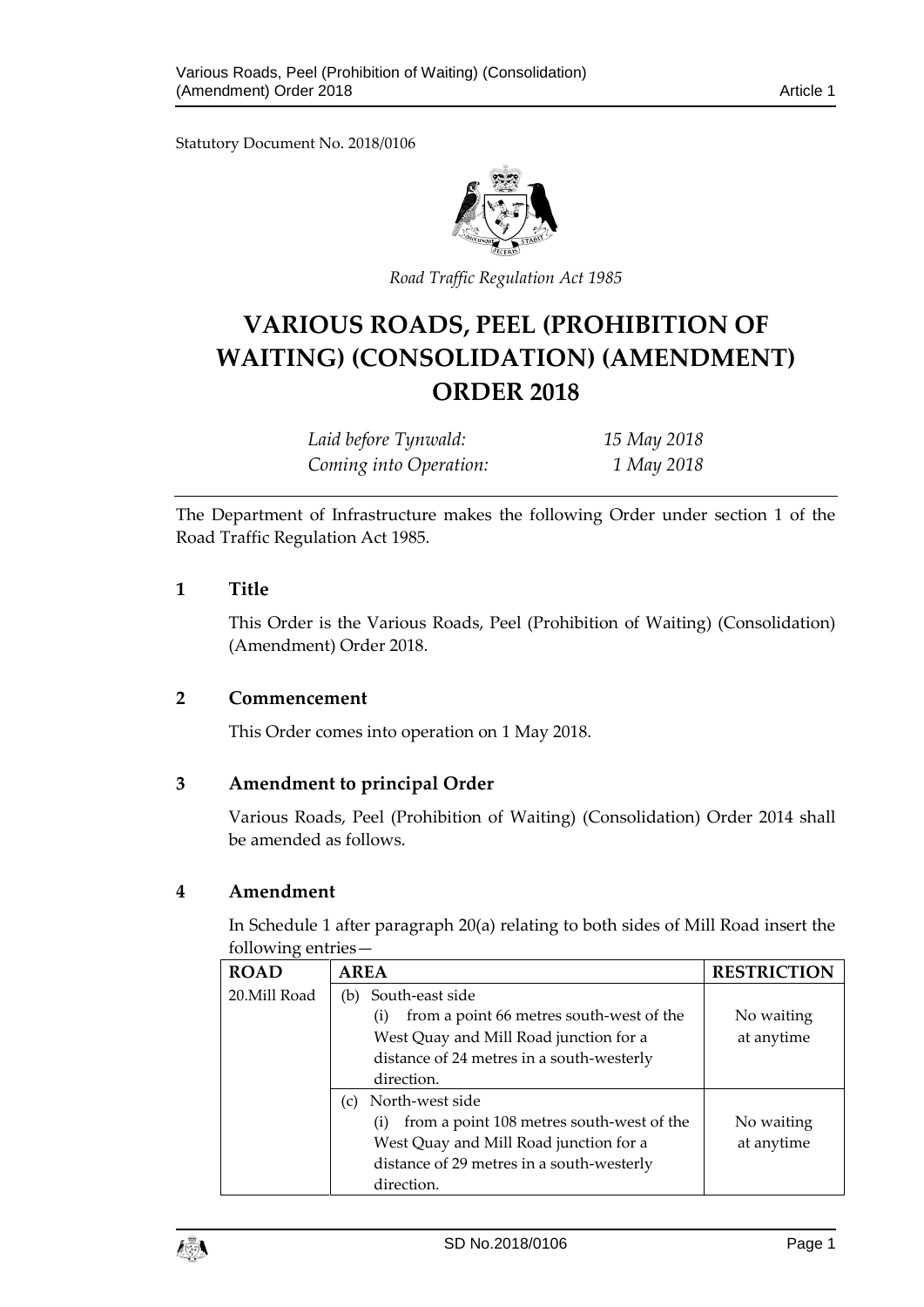Signed by authority of the Minister for Infrastructure

**MADE 9 APRIL 2018**

# **KEVIN ALMOND**

*Highway Services*